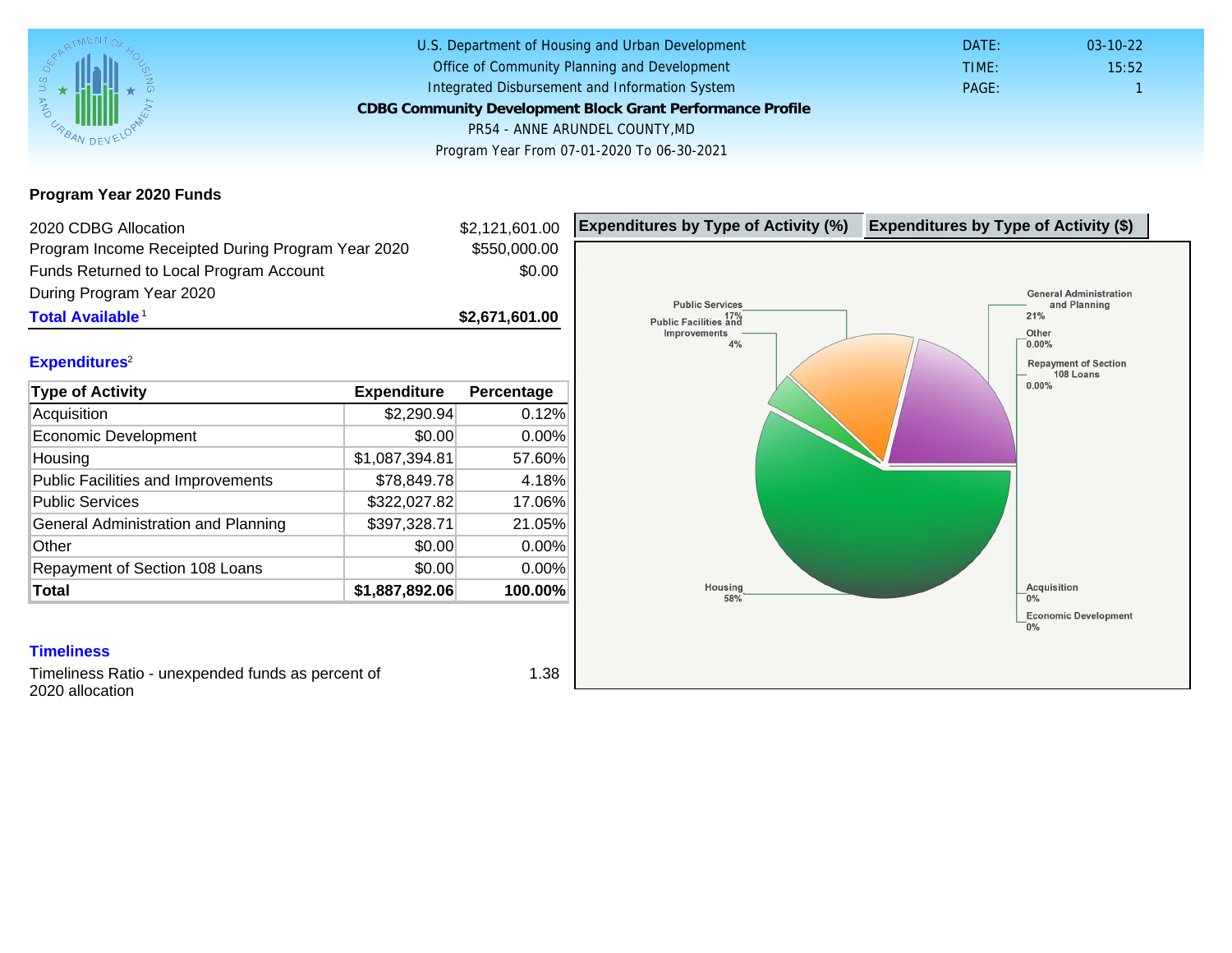### Program Targeting

| 1 - Percentage of Expenditures Assisting Low-<br>and Moderate-Income Persons and Households<br>Either Directly or On an Area Basis <sup>3</sup>                                                                              | 100.00%  |
|------------------------------------------------------------------------------------------------------------------------------------------------------------------------------------------------------------------------------|----------|
| 2 - Percentage of Expenditures That Benefit<br>Low/Mod Income Areas                                                                                                                                                          | $0.00\%$ |
| 3 - Percentage of Expenditures That Aid in The<br>Prevention or Elimination of Slum or Blight                                                                                                                                | $0.00\%$ |
| 4 - Percentage of Expenditures Addressing<br><b>Urgent Needs</b>                                                                                                                                                             | $0.00\%$ |
| 5-Funds Expended in Neighborhood<br>(Community For State) Revitalization Strategy<br>Areas and by Community Development<br>Financial Institution.<br>6-Percentage of Funds Expended in<br>Neighborhood (Community For State) | \$0.00   |
| Revitalization Strategy Areas and by Community<br>Development Financial Institution                                                                                                                                          | $0.00\%$ |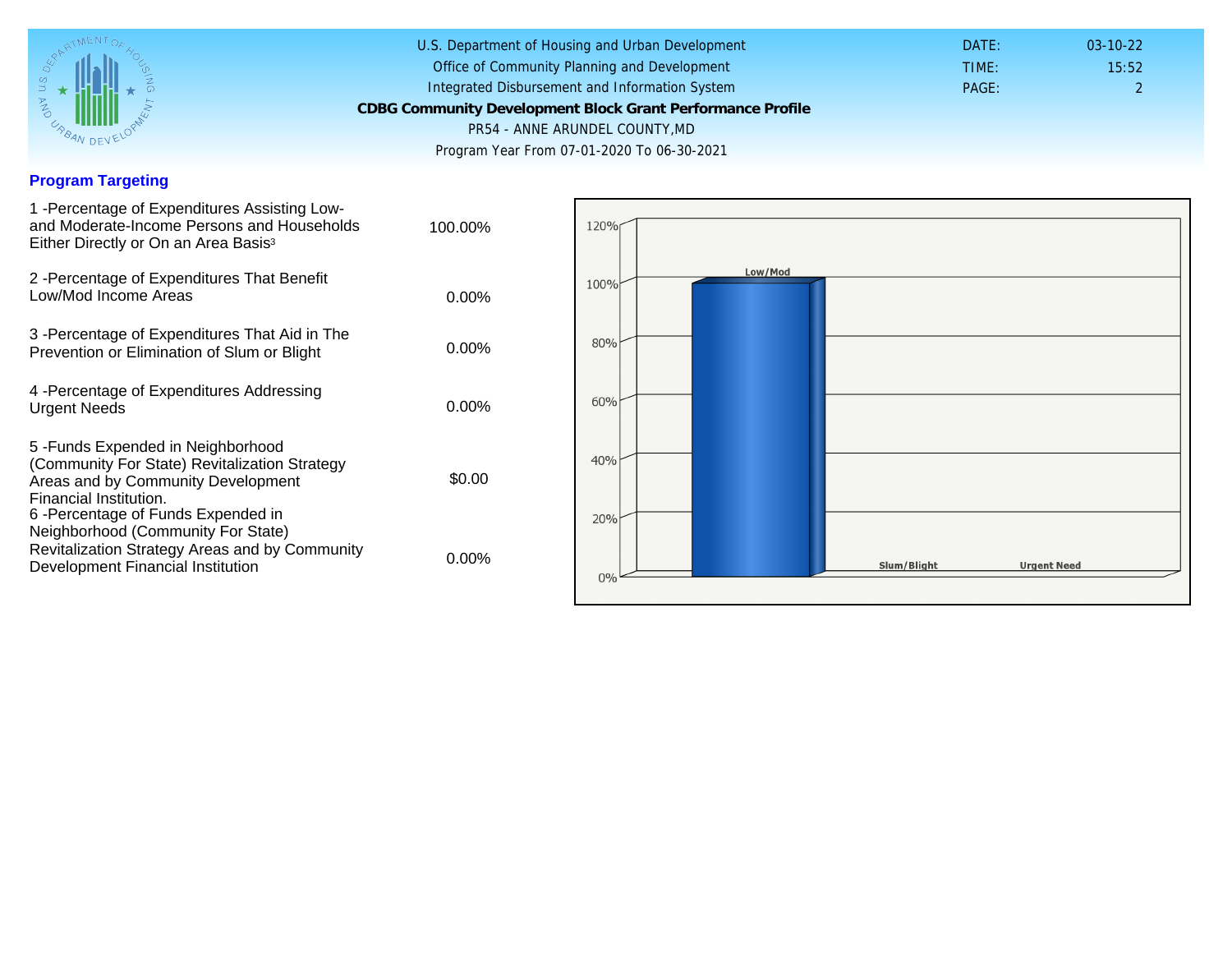# CDBG Beneficiaries by Racial/Ethnic Category <sup>4</sup>

| Race                                              | Total    | Hispanic |
|---------------------------------------------------|----------|----------|
| White                                             | 48.67%   | 71.60%   |
| Black/African American                            | 46.93%   | 17.28%   |
| Asian                                             | 0.74%    | $0.00\%$ |
| IAmerican Indian/Alaskan Native                   | 0.68%    | $0.00\%$ |
| lNative Hawaiian/Other Pacific Islander           | 0.12%    | $0.00\%$ |
| American Indian/Alaskan Native & White            | 0.37%    | 7.41%    |
| Asian & White                                     | 0.00%    | $0.00\%$ |
| Black/African American & White                    | 0.19%    | $0.00\%$ |
| Amer. Indian/Alaskan Native & Black/African Amer. | $0.00\%$ | $0.00\%$ |
| <b>Other multi-racial</b>                         | 2.29%    | 3.70%    |
| Asian/Pacific Islander (valid until 03-31-04)     | 0.00%    | 0.00%    |
| Hispanic (valid until 03-31-04)                   | $0.00\%$ | $0.00\%$ |

## Income of CDBG Beneficiaries

| Income Level                          | Percentage |  |
|---------------------------------------|------------|--|
| Extremely Low Income (<=30%)          | 79.69%     |  |
| Low Income (30-50%)                   | 14.12%     |  |
| Moderate Income (50-80%)              | 4.71%      |  |
| Total Low and Moderate Income (<=80%) | 98.51%     |  |
| Non Low and Moderate Income (>80%)    | 1.49%      |  |